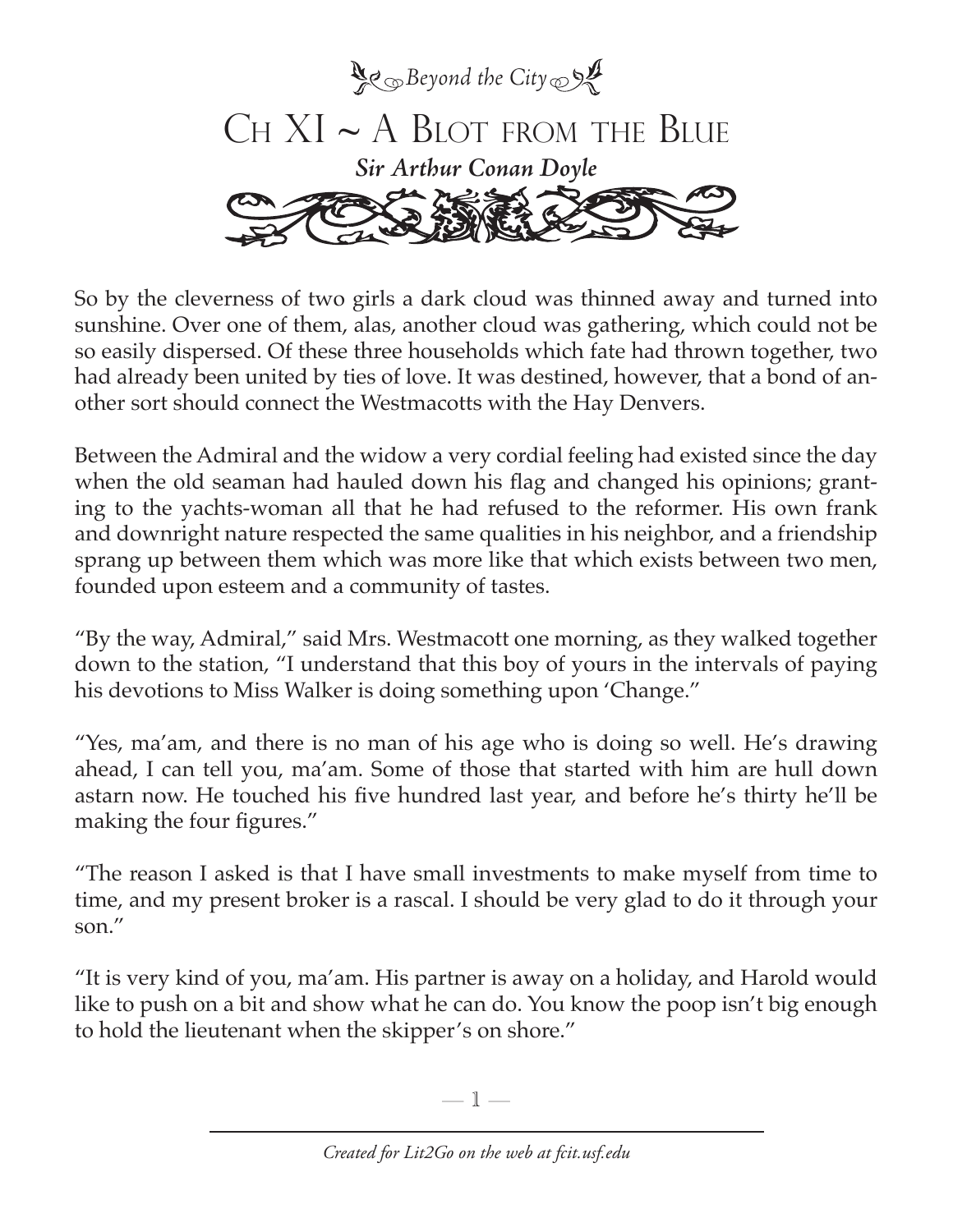"I suppose he charges the usual half per cent?"

"Don't know, I'm sure, ma'am. I'll swear that he does what is right and proper."

"That is what I usually pay—ten shillings in the hundred pounds. If you see him before I do just ask him to get me five thousand in New Zealands. It is at four just now, and I fancy it may rise."

"Five thousand!" exclaimed the Admiral, reckoning it in his own mind. "Lemme see! That's twenty-five pounds commission. A nice day's work, upon my word. It is a very handsome order, ma'am."

"Well, I must pay some one, and why not him?"

"I'll tell him, and I'm sure he'll lose no time."

"Oh, there is no great hurry. By the way, I understand from what you said just now that he has a partner."

"Yes, my boy is the junior partner. Pearson is the senior. I was introduced to him years ago, and he offered Harold the opening. Of course we had a pretty stiff premium to pay."

Mrs. Westmacott had stopped, and was standing very stiffly with her Red Indian face even grimmer than usual.

"Pearson?" said she. "Jeremiah Pearson?"

"The same."

"Then it's all off," she cried. "You need not carry out that investment."

"Very well, ma'am."

 $-2-$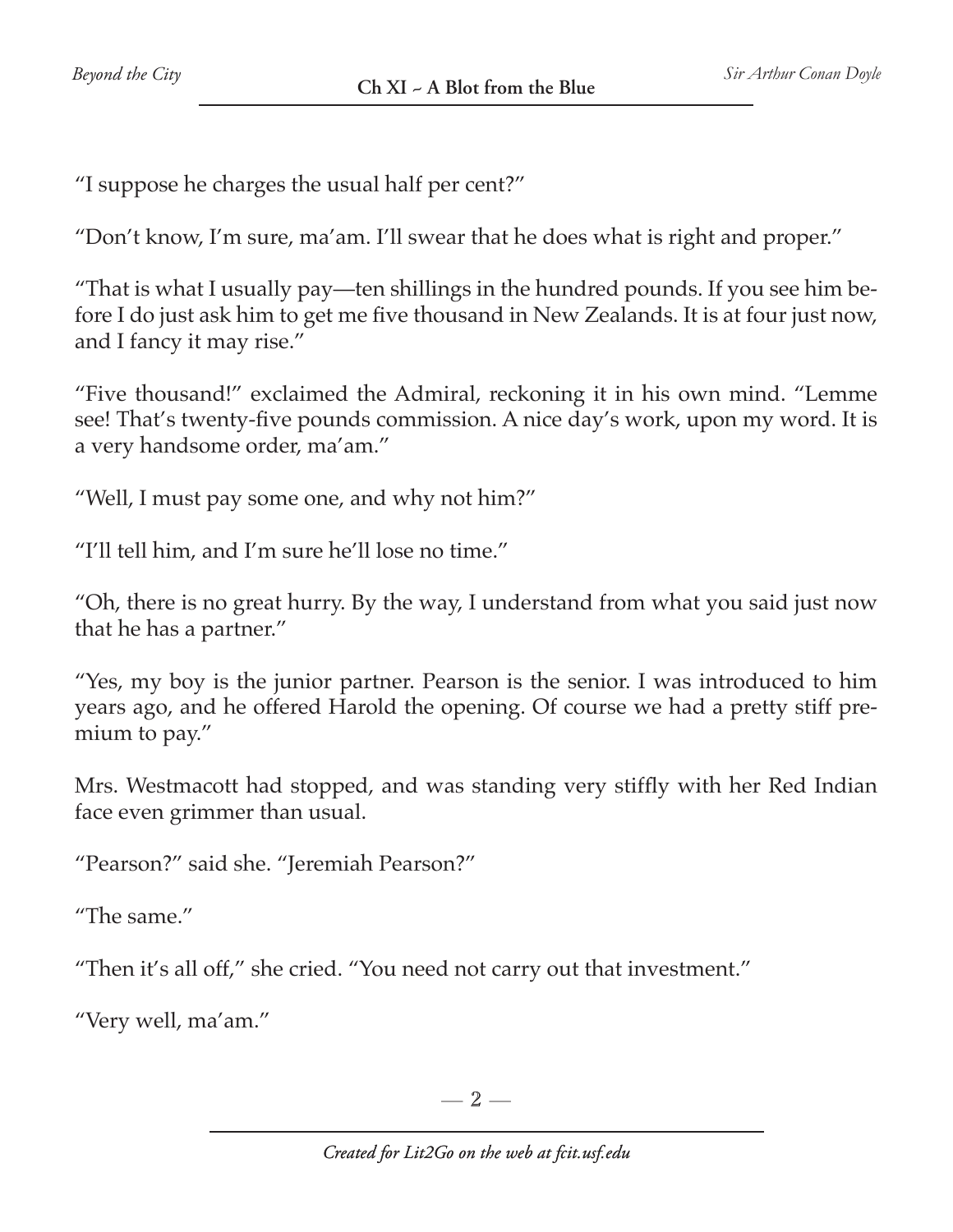They walked on together side by side, she brooding over some thought of her own, and he a little crossed and disappointed at her caprice and the lost commission for Harold.

"I tell you what, Admiral," she exclaimed suddenly, "if I were you I should get your boy out of this partnership."

"But why, madam?"

"Because he is tied to one of the deepest, slyest foxes in the whole city of London."

"Jeremiah Pearson, ma'am? What can you know of him? He bears a good name."

"No one in this world knows Jeremiah Pearson as I know him, Admiral. I warn you because I have a friendly feeling both for you and for your son. The man is a rogue and you had best avoid him."

"But these are only words, ma'am. Do you tell me that you know him better than the brokers and jobbers in the City?"

"Man," cried Mrs. Westmacott, "will you allow that I know him when I tell you that my maiden name was Ada Pearson, and that Jeremiah is my only brother?"

The Admiral whistled. "Whew!" cried he. "Now that I think of it, there is a likeness."

"He is a man of iron, Admiral—a man without a heart. I should shock you if I were to tell you what I have endured from my brother. My father's wealth was divided equally between us. His own share he ran through in five years, and he has tried since then by every trick of a cunning, low-minded man, by base cajolery, by legal quibbles, by brutal intimidation, to juggle me out of my share as well. There is no villainy of which the man is not capable. Oh, I know my brother Jeremiah. I know him and I am prepared for him."

 $-3-$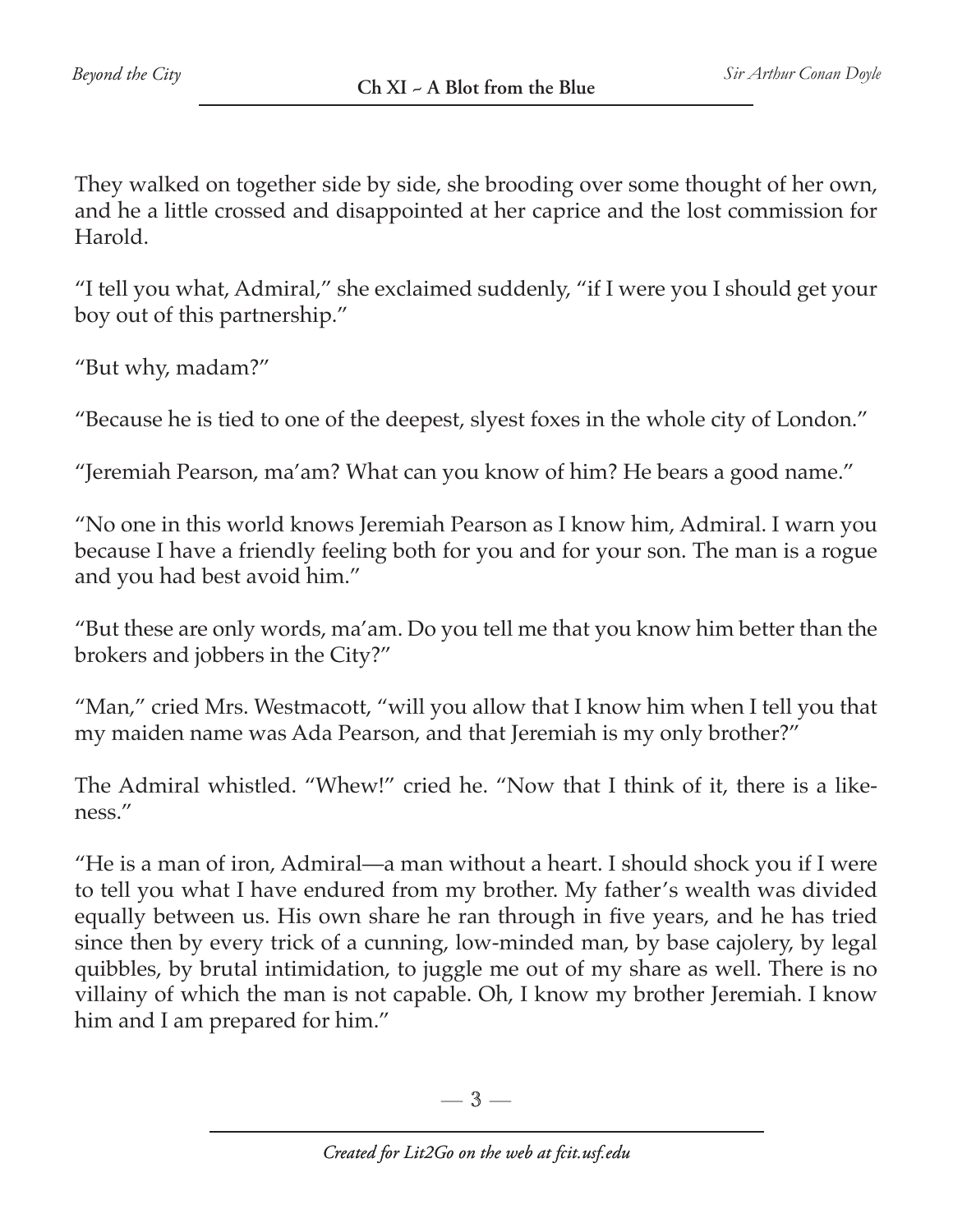"This is all new to me, ma'am. 'Pon my word, I hardly know what to say to it. I thank you for having spoken so plainly. From what you say, this is a poor sort of consort for a man to sail with. Perhaps Harold would do well to cut himself adrift."

"Without losing a day."

"Well, we shall talk it over. You may be sure of that. But here we are at the station, so I will just see you into your carriage and then home to see what my wife says to the matter."

As he trudged homewards, thoughtful and perplexed, he was surprised to hear a shout behind him, and to see Harold running down the road after him.

"Why, dad," he cried, "I have just come from town, and the first thing I saw was your back as you marched away. But you are such a quick walker that I had to run to catch you."

The Admiral's smile of pleasure had broken his stern face into a thousand wrinkles. "You are early to-day," said he.

"Yes, I wanted to consult you."

"Nothing wrong?"

"Oh no, only an inconvenience."

"What is it, then?"

"How much have we in our private account?"

"Pretty fair. Some eight hundred, I think."

"Oh, half that will be ample. It was rather thoughtless of Pearson."

 $-4-$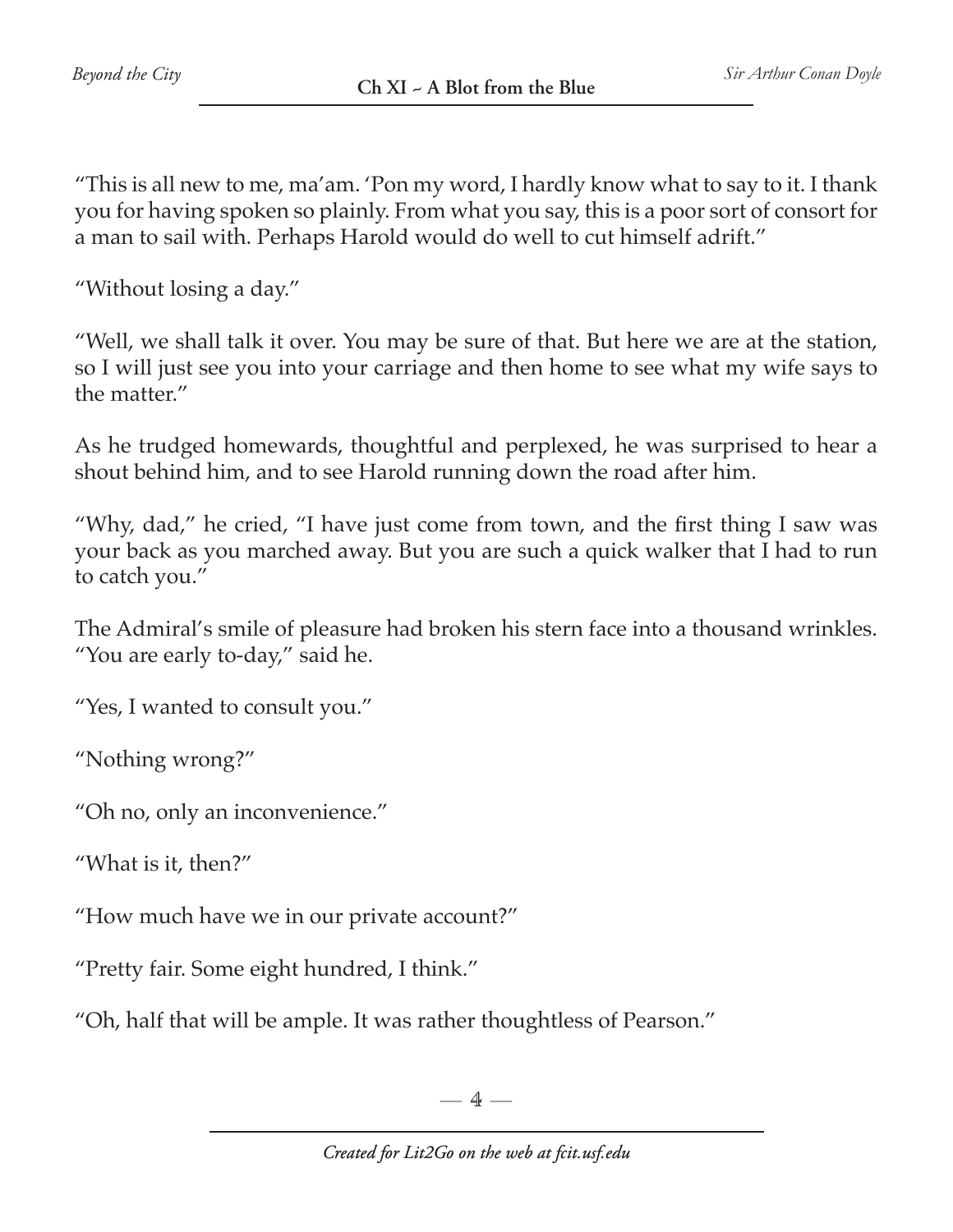"What then?"

"Well, you see, dad, when he went away upon this little holiday to Havre he left me to pay accounts and so on. He told me that there was enough at the bank for all claims. I had occasion on Tuesday to pay away two cheques, one for L80, and the other for L120, and here they are returned with a bank notice that we have already overdrawn to the extent of some hundreds."

The Admiral looked very grave. "What's the meaning of that, then?" he asked.

"Oh, it can easily be set right. You see Pearson invests all the spare capital and keeps as small a margin as possible at the bank. Still it was too bad for him to allow me even to run a risk of having a cheque returned. I have written to him and demanded his authority to sell out some stock, and I have written an explanation to these people. In the meantime, however, I have had to issue several cheques; so I had better transfer part of our private account to meet them."

"Quite so, my boy. All that's mine is yours. But who do you think this Pearson is? He is Mrs. Westmacott's brother."

"Really. What a singular thing! Well, I can see a likeness now that you mention it. They have both the same hard type of face."

"She has been warning me against him—says he is the rankest pirate in London. I hope that it is all right, boy, and that we may not find ourselves in broken water."

Harold had turned a little pale as he heard Mrs. Westmacott's opinion of his senior partner. It gave shape and substance to certain vague fears and suspicions of his own which had been pushed back as often as they obtruded themselves as being too monstrous and fantastic for belief.

"He is a well-known man in the City, dad," said he.

 $-5-$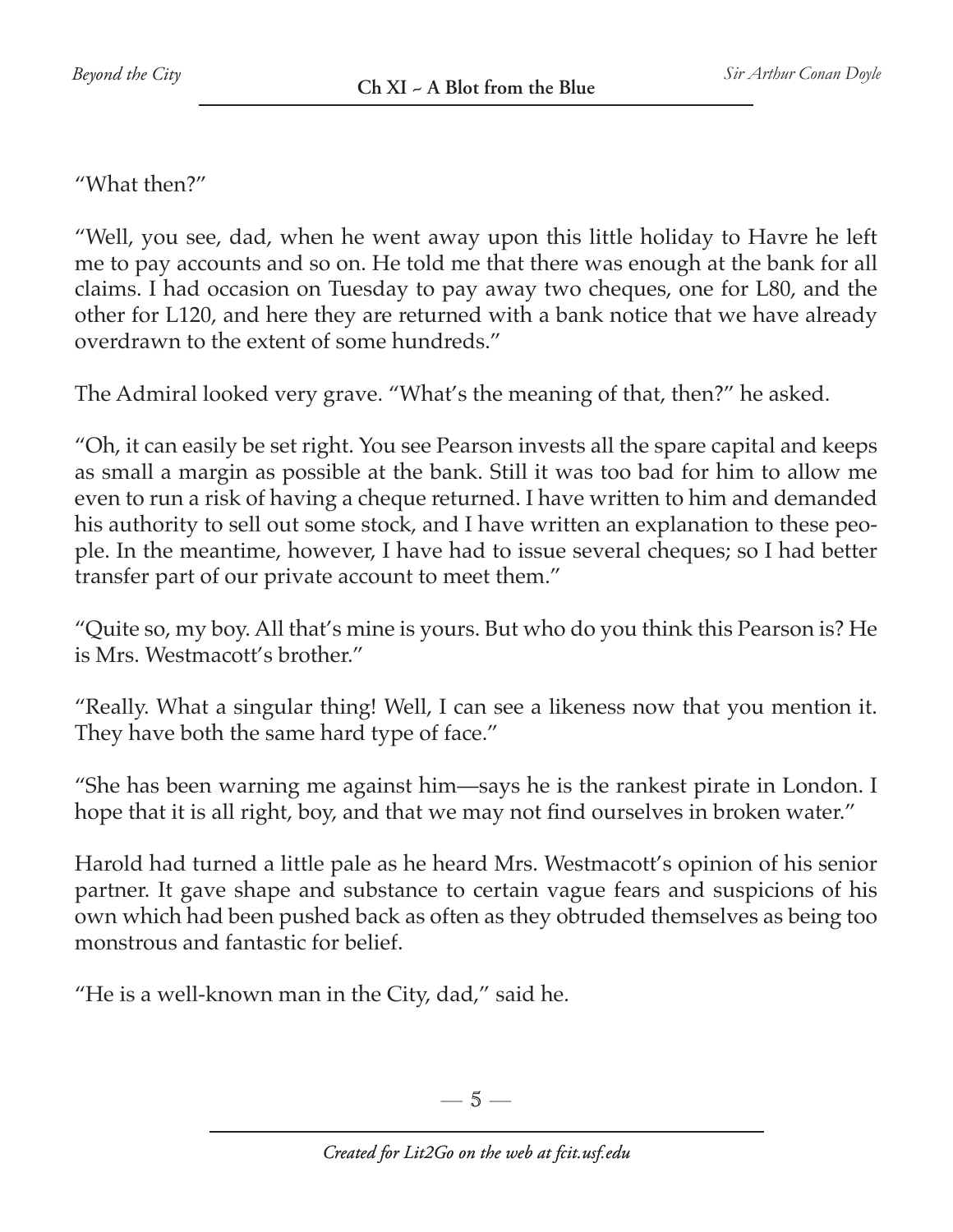"Of course he is—of course he is. That is what I told her. They would have found him out there if anything had been amiss with him. Bless you, there's nothing so bitter as a family quarrel. Still it is just as well that you have written about this affair, for we may as well have all fair and aboveboard."

But Harold's letter to his partner was crossed by a letter from his partner to Harold. It lay awaiting him upon the breakfast table next morning, and it sent the heart into his mouth as he read it, and caused him to spring up from his chair with a white face and staring eyes.

"My boy! My boy!"

"I am ruined, mother—ruined!" He stood gazing wildly in front of him, while the sheet of paper fluttered down on the carpet. Then he dropped back into the chair, and sank his face into his hands. His mother had her arms round him in an instant, while the Admiral, with shaking fingers, picked up the letter from the floor and adjusted his glasses to read it.

"My DEAR DENVER," it ran. "By the time that this reaches you I shall be out of the reach of yourself or of any one else who may desire an interview. You need not search for me, for I assure you that this letter is posted by a friend, and that you will have your trouble in vain if you try to find me. I am sorry to leave you in such a tight place, but one or other of us must be squeezed, and on the whole I prefer that it should be you. You'll find nothing in the bank, and about L13,000 unaccounted for. I'm not sure that the best thing you can do is not to realize what you can, and imitate your senior's example. If you act at once you may get clean away. If not, it's not only that you must put up your shutters, but I am afraid that this missing money could hardly be included as an ordinary debt, and of course you are legally responsible for it just as much as I am. Take a friend's advice and get to America. A young man with brains can always do something out there, and you can live down this little mischance. It will be a cheap lesson if it teaches you to take nothing upon trust in business, and to insist upon knowing exactly what your partner is doing, however senior he may be to you.

 $-6-$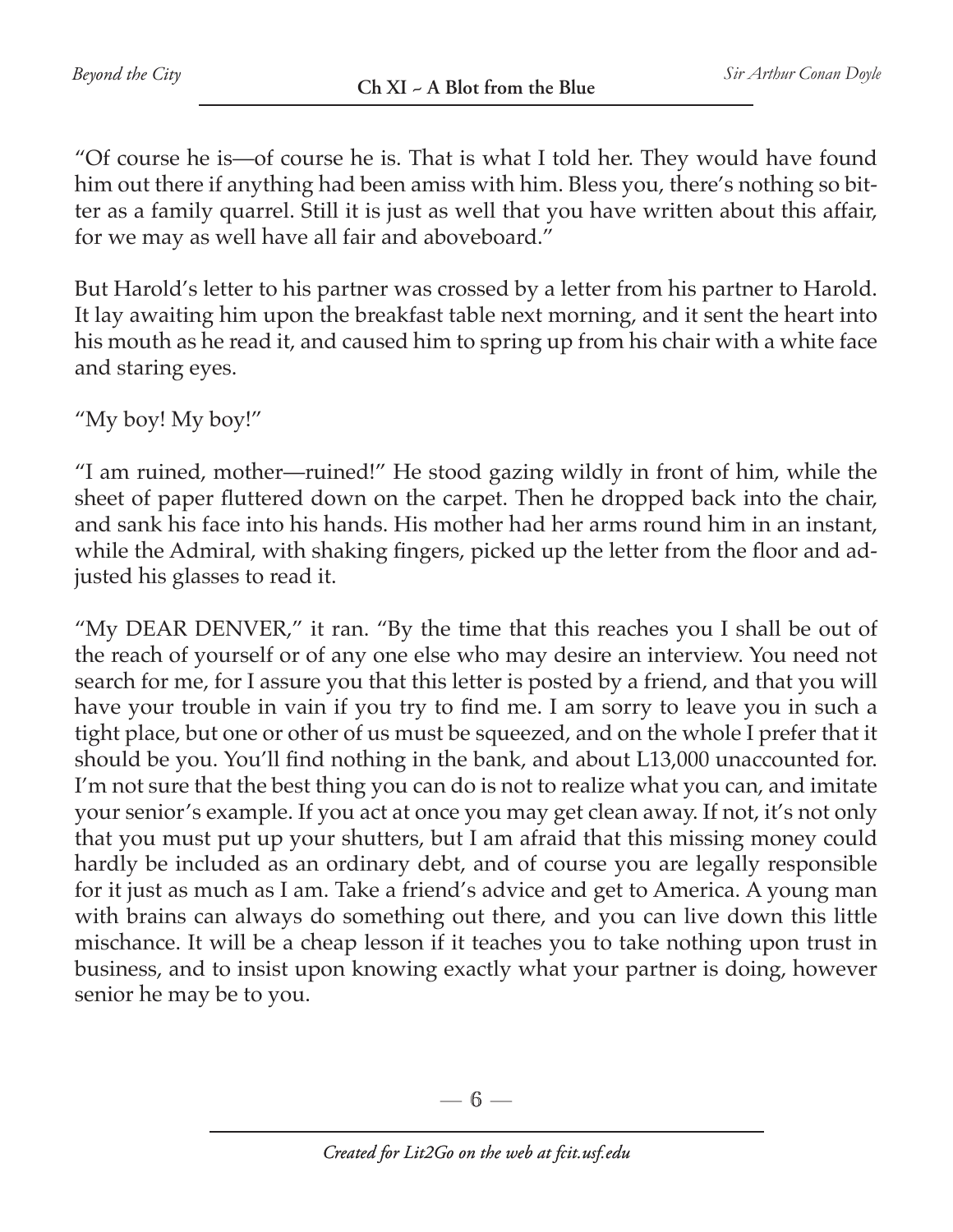"Yours faithfully,

"JEREMIAH PEARSON."

"Great Heavens!" groaned the Admiral, "he has absconded."

"And left me both a bankrupt and a thief."

"No, no, Harold," sobbed his mother. "All will be right. What matter about money!"

"Money, mother! It is my honor."

"The boy is right. It is his honor, and my honor, for his is mine. This is a sore trouble, mother, when we thought our life's troubles were all behind us, but we will bear it as we have borne others." He held out his stringy hand, and the two old folk sat with bowed grey heads, their fingers intertwined, strong in each other's love and sympathy.

"We were too happy," she sighed.

"But it is God's will, mother."

"Yes, John, it is God's will."

"And yet it is bitter to bear. I could have lost all, the house, money, rank—I could have borne it. But at my age—my honor—the honor of an admiral of the fleet."

"No honor can be lost, John, where no dishonor has been done. What have you done? What has Harold done? There is no question of honor."

The old man shook his head, but Harold had already called together his clear practical sense, which for an instant in the presence of this frightful blow had deserted him.

 $-7-$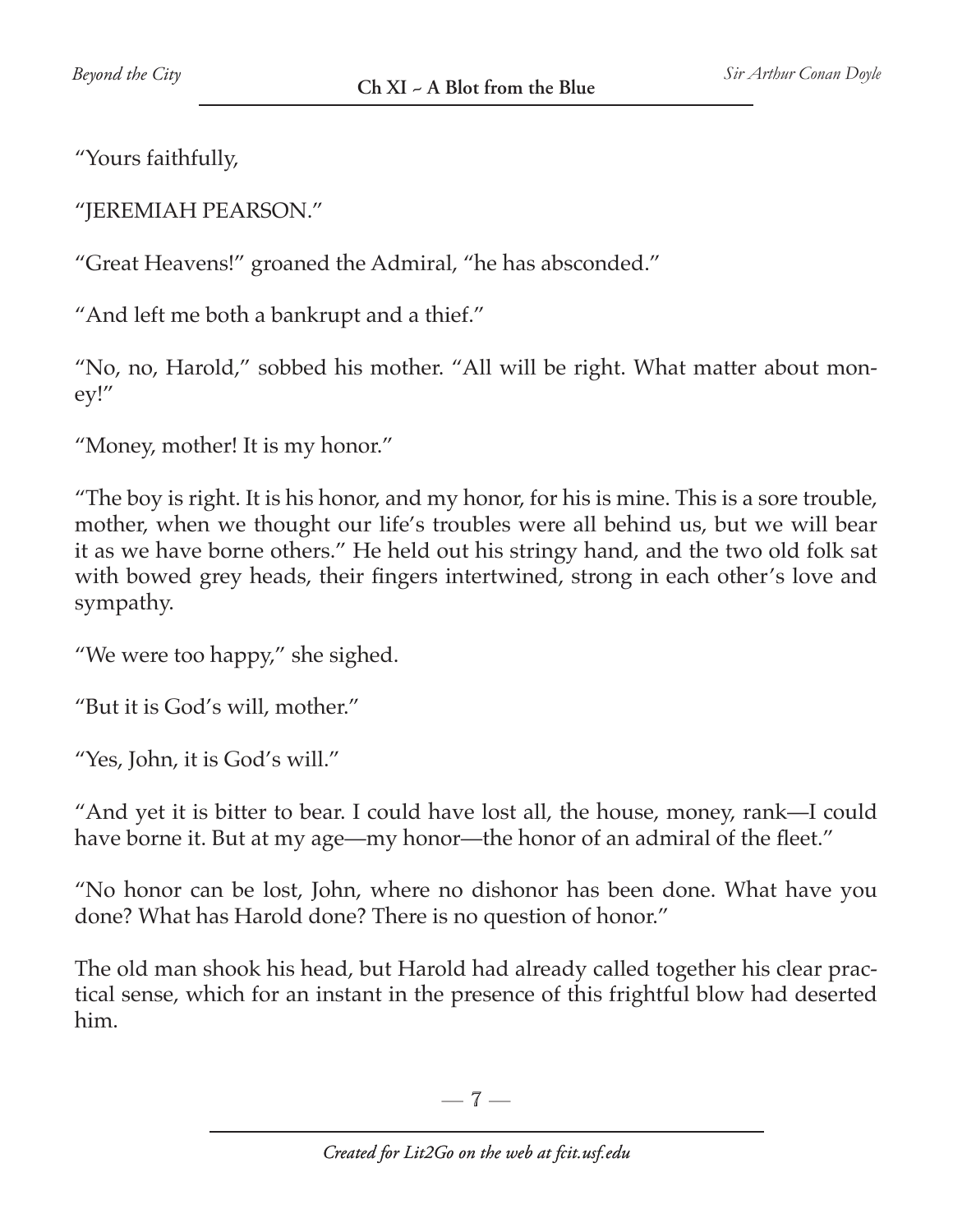"The mater is right, dad," said he. "It is bad enough, Heaven knows, but we must not take too dark a view of it. After all, this insolent letter is in itself evidence that I had nothing to do with the schemes of the base villain who wrote it."

"They may think it prearranged."

"They could not. My whole life cries out against the thought. They could not look me in the face and entertain it."

"No, boy, not if they have eyes in their heads," cried the Admiral, plucking up courage at the sight of the flashing eyes and brave, defiant face. "We have the letter, and we have your character. We'll weather it yet between them. It's my fault from the beginning for choosing such a land-shark for your consort. God help me, I thought I was finding such an opening for you."

"Dear dad! How could you possibly know? As he says in his letter, it has given me a lesson. But he was so much older and so much more experienced, that it was hard for me to ask to examine his books. But we must waste no time. I must go to the City."

"What will you do?"

"What an honest man should do. I will write to all our clients and creditors, assemble them, lay the whole matter before them, read them the letter and put myself absolutely in their hands."

"That's it, boy—yard-arm to yard-arm, and have it over."

"I must go at once." He put on his top-coat and his hat. "But I have ten minutes yet before I can catch a train. There is one little thing which I must do before I start."

He had caught sight through the long glass folding door of the gleam of a white blouse and a straw hat in the tennis ground. Clara used often to meet him there of a morning to say a few words before he hurried away into the City. He walked out

 $-8-$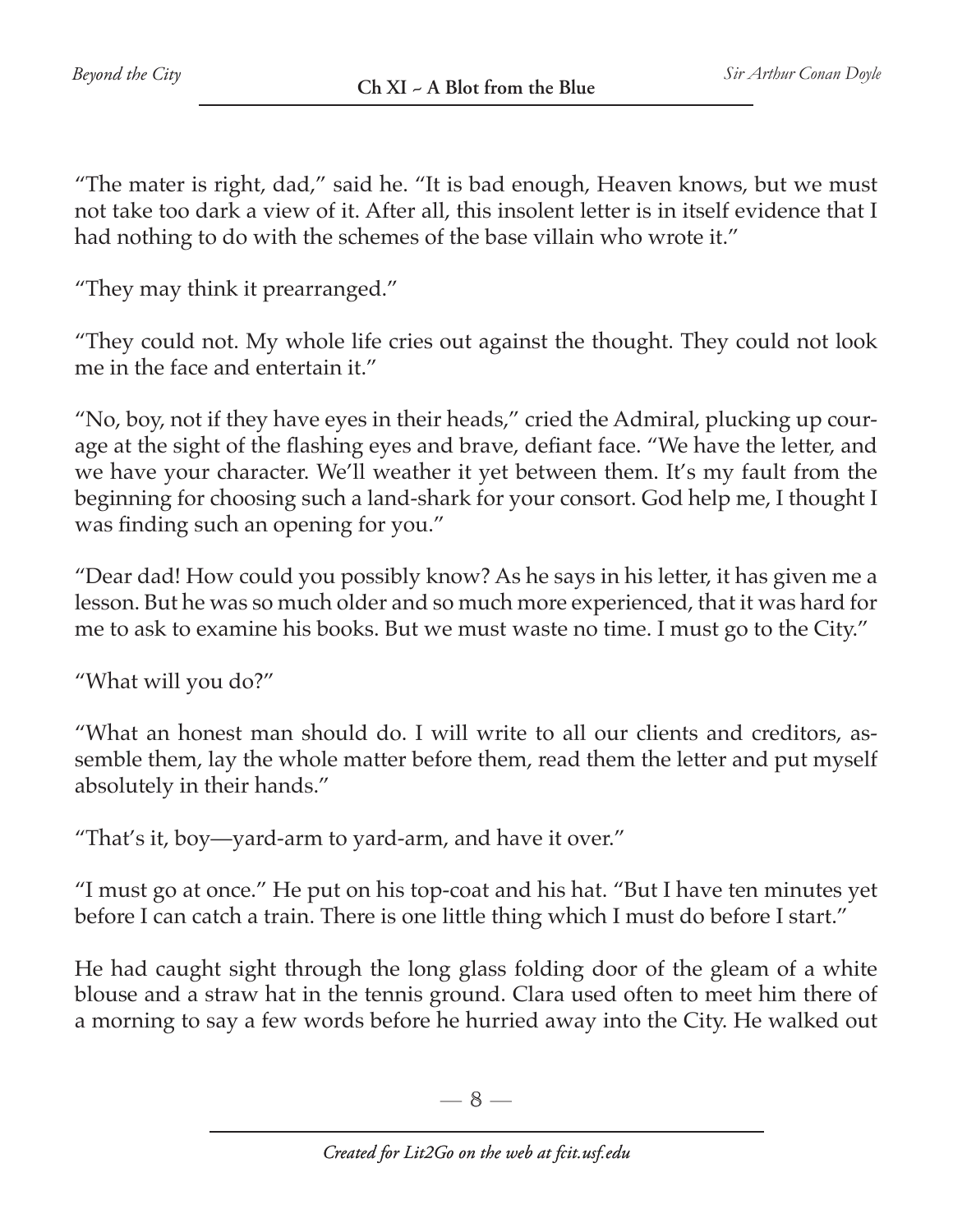now with the quick, firm step of a man who has taken a momentous resolution, but his face was haggard and his lips pale.

"Clara," said he, as she came towards him with words of greeting, "I am sorry to bring ill news to you, but things have gone wrong in the City, and—and I think that I ought to release you from your engagement."

Clara stared at him with her great questioning dark eyes, and her face became as pale as his.

"How can the City affect you and me, Harold?"

"It is dishonor. I cannot ask you to share it."

"Dishonor! The loss of some miserable gold and silver coins!"

"Oh, Clara, if it were only that! We could be far happier together in a little cottage in the country than with all the riches of the City. Poverty could not cut me to the heart, as I have been cut this morning. Why, it is but twenty minutes since I had the letter, Clara, and it seems to me to be some old, old thing which happened far away in my past life, some horrid black cloud which shut out all the freshness and the peace from it."

"But what is it, then? What do you fear worse than poverty?"

"To have debts that I cannot meet. To be hammered upon 'Change and declared a bankrupt. To know that others have a just claim upon me and to feel that I dare not meet their eyes. Is not that worse than poverty?"

"Yes, Harold, a thousand fold worse! But all this may be got over. Is there nothing more?"

"My partner has fled and left me responsible for heavy debts, and in such a position that I may be required by the law to produce some at least of this missing money. It

 $-9-$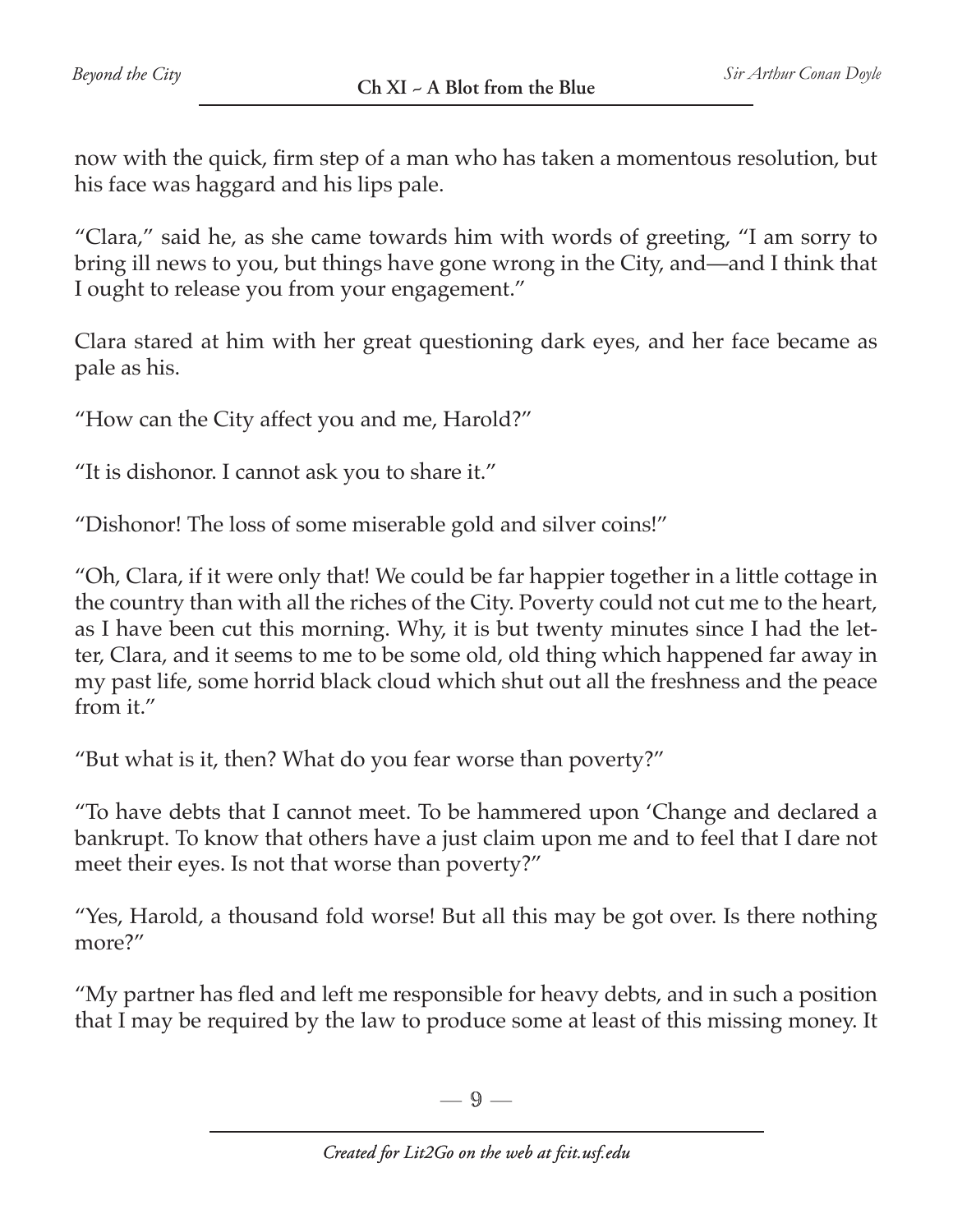has been confided to him to invest, and he has embezzled it. I, as his partner, am liable for it. I have brought misery on all whom I love—my father, my mother. But you at least shall not be under the shadow. You are free, Clara. There is no tie between us."

"It takes two to make such a tie, Harold," said she, smiling and putting her hand inside his arm. "It takes two to make it, dear, and also two to break it. Is that the way they do business in the City, sir, that a man can always at his own sweet will tear up his engagement?"

"You hold me to it, Clara?"

"No creditor so remorseless as I, Harold. Never, never shall you get from that bond."

"But I am ruined. My whole life is blasted."

"And so you wish to ruin me, and blast my life also. No indeed, sir, you shall not get away so lightly. But seriously now, Harold, you would hurt me if it were not so absurd. Do you think that a woman's love is like this sunshade which I carry in my hand, a thing only fitted for the sunshine, and of no use when the winds blow and the clouds gather?"

"I would not drag you down, Clara."

"Should I not be dragged down indeed if I left your side at such a time? It is only now that I can be of use to you, help you, sustain you. You have always been so strong, so above me. You are strong still, but then two will be stronger. Besides, sir, you have no idea what a woman of business I am. Papa says so, and he knows."

Harold tried to speak, but his heart was too full. He could only press the white hand which curled round his sleeve. She walked up and down by his side, prattling merrily, and sending little gleams of cheeriness through the gloom which girt him in. To

—  $10-$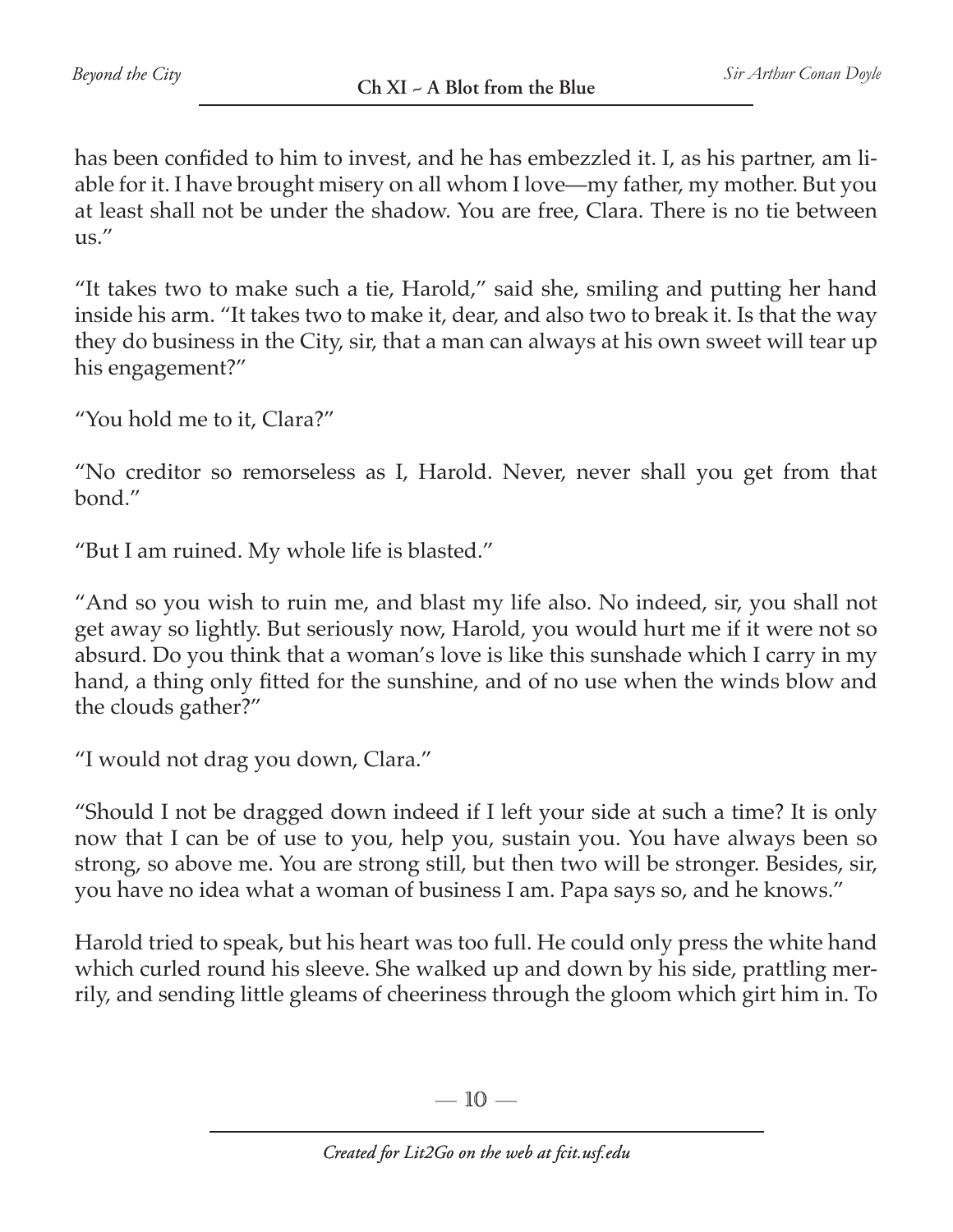listen to her he might have thought that it was Ida, and not her staid and demure sister, who was chatting to him.

"It will soon be cleared up," she said, "and then we shall feel quite dull. Of course all business men have these little ups and downs. Why, I suppose of all the men you meet upon 'Change, there is not one who has not some such story to tell. If everything was always smooth, you know, then of course every one would turn stockbroker, and you would have to hold your meetings in Hyde Park. How much is it that you need?"

"More than I can ever get. Not less than thirteen thousand pounds."

Clara's face fell as she heard the amount. "What do you purpose doing?"

"I shall go to the City now, and I shall ask all our creditors to meet me to-morrow. I shall read them Pearson's letter, and put myself into their hands."

"And they, what will they do?"

"What can they do? They will serve writs for their money, and the firm will be declared bankrupt."

"And the meeting will be to-morrow, you say. Will you take my advice?"

"What is it, Clara?"

"To ask them for a few days of delay. Who knows what new turn matters may take?"

"What turn can they take? I have no means of raising the money."

"Let us have a few days."

—  $\mathbb{11}$  —